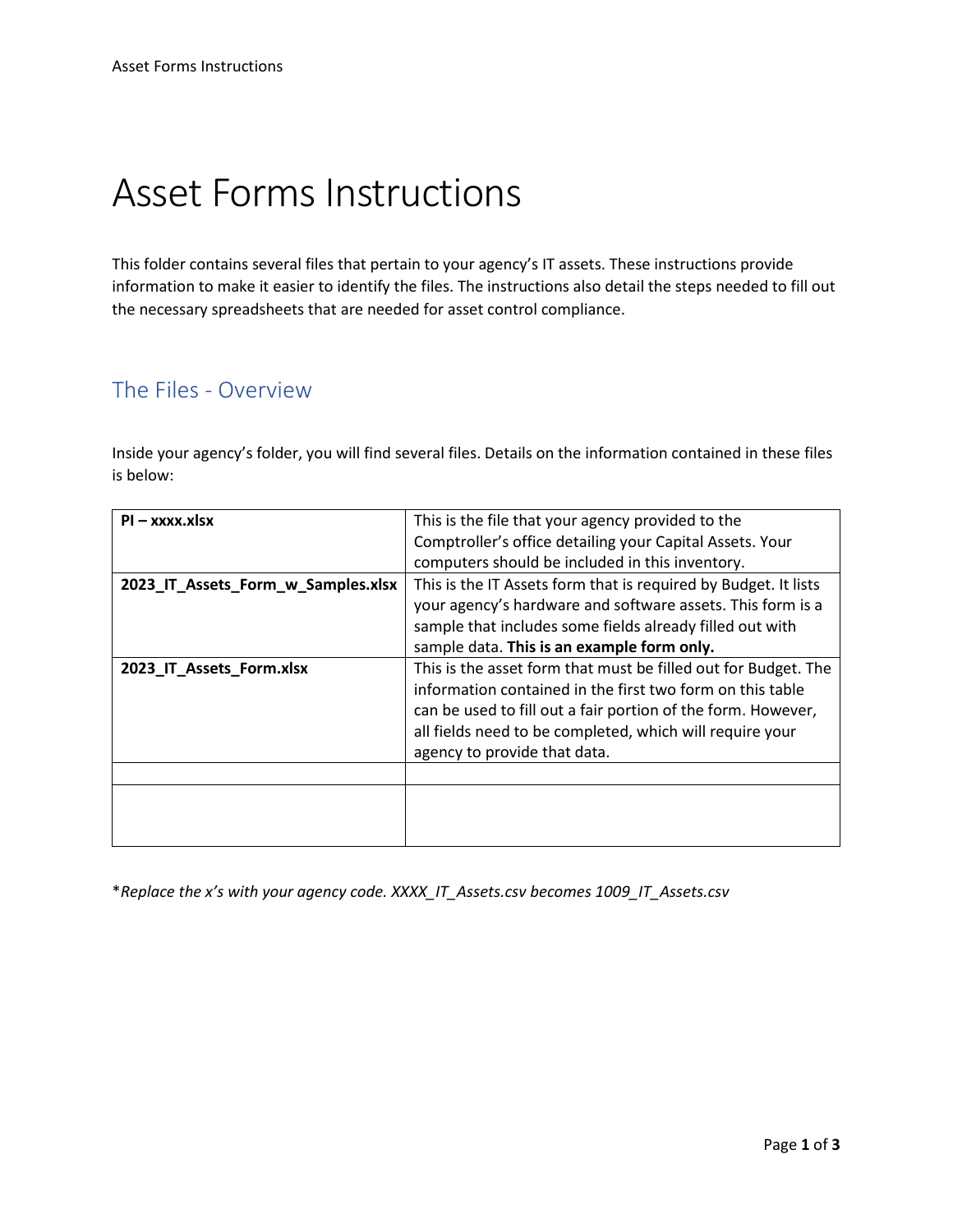## How to Access the Files

To access the files, simply navigate to your agency's folder, and click on the folder name.

| ePoint<br>Asset Reporting                                                                                                 |                 |                              |
|---------------------------------------------------------------------------------------------------------------------------|-----------------|------------------------------|
| AR<br>Asset Reporting                                                                                                     |                 |                              |
| $+$ New $\vee$ $ \overline{\uparrow}$ Upload $\vee$ $\overline{\mathcal{C}}$ Sync $\overline{\mathbb{M}}$ Export to Excel | .               |                              |
| Documents                                                                                                                 |                 |                              |
| Name $\vee$                                                                                                               | Modified $\vee$ | Modified By $\vee$           |
| 1002 - Human Rights, Ethics, Women's                                                                                      | February 21     | Luigi Pezzarossi (Enterprise |
| 1005 - Public Affairs - Communications                                                                                    | February 21     | Luigi Pezzarossi (Enterprise |
|                                                                                                                           |                 |                              |

## How to Interpret the Data in the xxxx\_IT\_Assets Files

When reading the **xxxx\_IT\_Assets** and **xxxx\_IT\_Assets\_Refresh** files, it is helpful to understand the information contained in certain fields. The list below should help to get the most benefit from this data.

| Manufacturer            | This is the company that fabricated the device.              |
|-------------------------|--------------------------------------------------------------|
| Model                   | This is the device model. It can be used to define           |
|                         | the type of device (desktop, laptop, tablet, etc).           |
| <b>RAM</b>              | This is the amount of memory installed in the                |
|                         | device. It is reported in MB (Megabytes). Dividing           |
|                         | the number by 1,000 will provide the amount of               |
|                         | GB (Gigabytes). Devices with less than 8GB of                |
|                         | RAM should be first in line for replacement.                 |
|                         | Devices with more than 8GB of RAM have likely                |
|                         | received memory upgrades and should be last in               |
|                         | line for replacement.                                        |
| <b>Workstation Name</b> | This is the Host Name that appears on the lower              |
|                         | right side of your desktop. The host Name                    |
|                         | contains information that can help you identify              |
|                         | your machine. The 5 <sup>th</sup> character denotes the type |